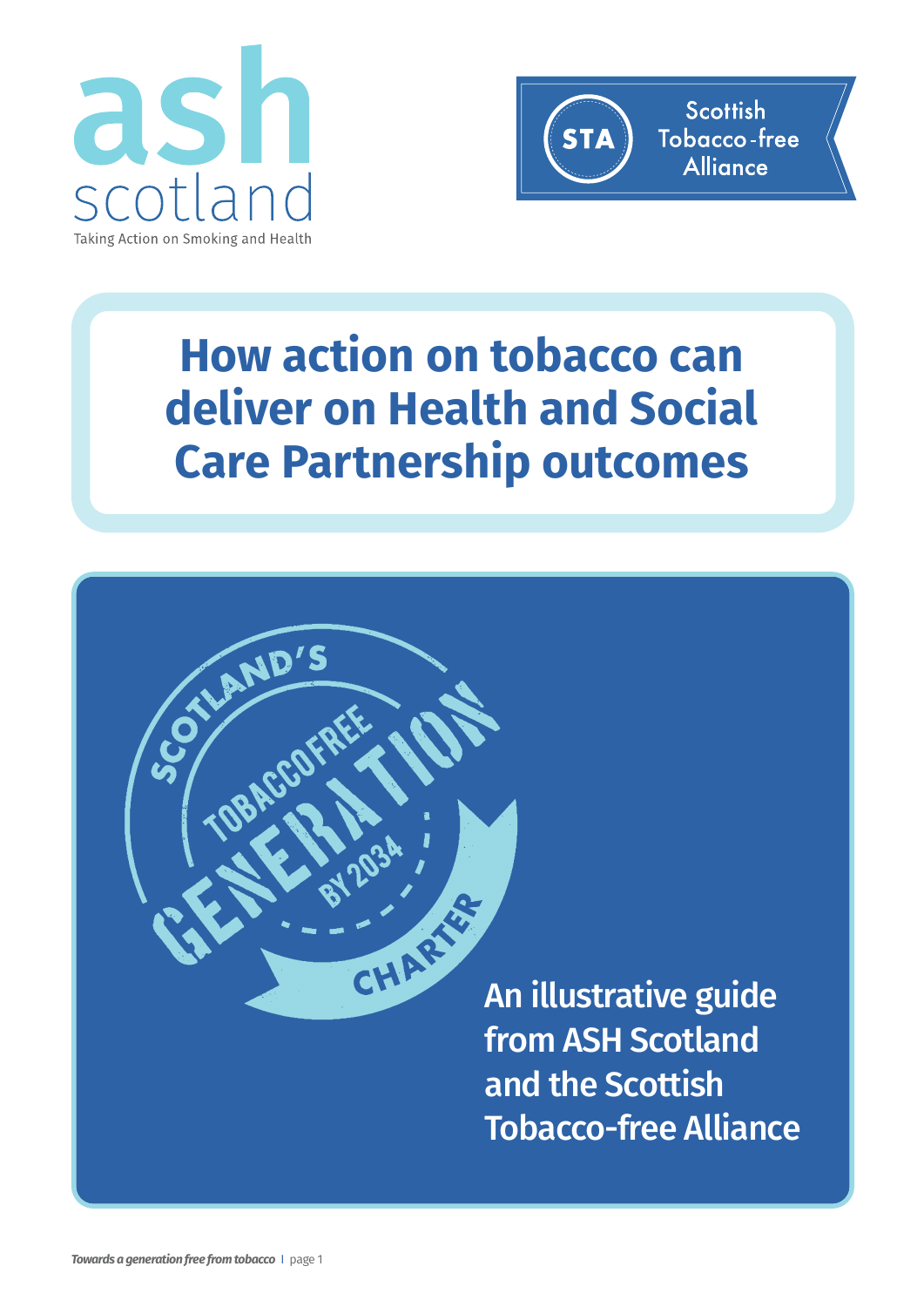## **Acknowledgements**

This guide was compiled by ASH Scotland on behalf of the Scottish Tobacco-free Alliance.

STA Council members and STA local tobacco-free alliance coordinators contributed to the structure and content of the guide.

ash Taking Action on Smoking and Health

**ASH Scotland is the independent Scottish charity taking action to reduce the harm caused by tobacco.**

**We seek to improve health and quality of life by helping to create a society which supports young people in remaining tobacco-free, helps those who want to stop smoking, protects people from second-hand smoke and challenges the inequalities resulting from tobacco use.**



**Scottish Tobacco-free Alliance is Scotland's forum for information exchange, discussion and collaboration on all aspects of tobacco control and health promotion relating to smoking. The STA gives all those working with tobacco related issues a voice to influence the development of policy and practice across Scotland.**

**The STA is overseen by a Council elected from the membership. Management support is provided by ASH Scotland.**

Action on Smoking & Health (Scotland) (ASH Scotland) is a registered Scottish charity (SC 010412) and a company limited by guarantee (Scottish company no 141711).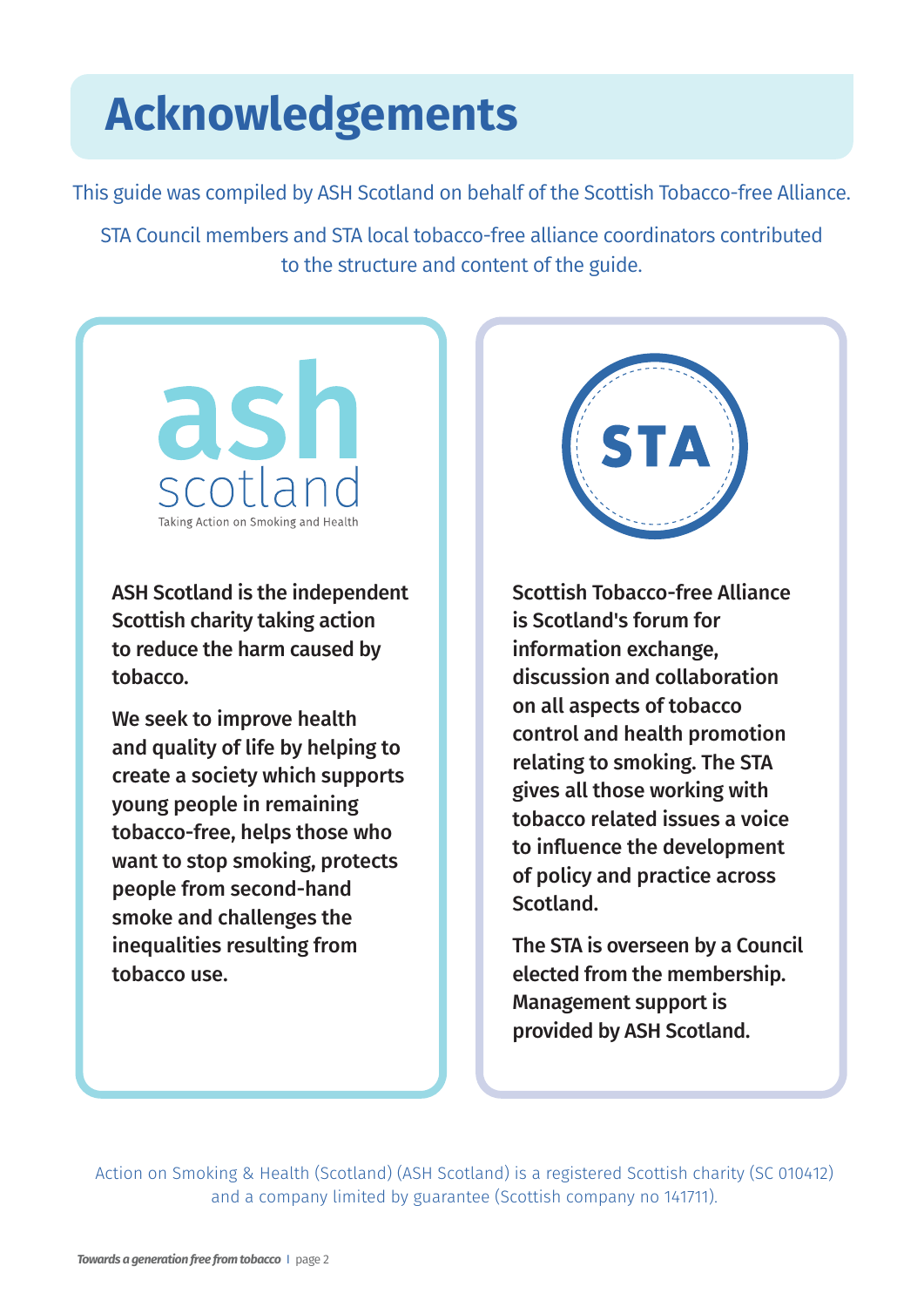## **HSCPs have a responsibility to deliver on the national health and wellbeing outcomes set by the Scottish Government**

This guide will highlight the vital role that robust action to reduce smoking rates plays in delivering those outcomes and in influencing the key indicators of improved health agreed with the Scottish Government. The guide also illustrates the cross-sectoral nature of effective smoking prevention measures and how HSCPs are ideally placed to coordinate such measures.

## **HSCP Outcome Key Facts Example Actions**

| <b>OUTCOME 1</b><br>Supporting people to maintain<br>and improve their own health<br>and well being. | Smoking is the single biggest<br>preventable cause of ill health<br>and death.<br>128,000 people are hospitalised<br>each year and 10,000 are killed<br>by smoking in Scotland.<br>Stopping smoking is associated<br>with reduced depression, anxiety<br>and stress and improved positive<br>mood and quality of life.                                                      | Integrate into service level<br>agreements that all frontline<br>agencies engaging with<br>communities refer smokers to<br>local stop smoking services.<br>Ensure stop smoking services<br>effectively target disadvantaged<br>communities and provide an<br>accessible and tailored service.                                                                                                                                                      |
|------------------------------------------------------------------------------------------------------|-----------------------------------------------------------------------------------------------------------------------------------------------------------------------------------------------------------------------------------------------------------------------------------------------------------------------------------------------------------------------------|----------------------------------------------------------------------------------------------------------------------------------------------------------------------------------------------------------------------------------------------------------------------------------------------------------------------------------------------------------------------------------------------------------------------------------------------------|
| <b>OUTCOME 4</b><br>Helping people to have a<br>positive quality of life.                            | Around 13,300 young people start<br>smoking each year in Scotland.<br>Second-hand smoke exposure<br>in children causes a range of<br>illnesses and one in five of all cot<br>deaths. Children living in smoking<br>households are much more likely<br>to start smoking themselves.<br>17.3% of pregnant women are<br>identified as smokers at first<br>midwife appointment. | Encourage schools, youth groups<br>and colleges to promote a<br>tobacco-free culture.<br><b>Ensure that Trading Standards</b><br>Services are resourced to carry<br>out robust enforcement of tobacco<br>sales regulations.<br>Ensure family support services<br>support and encourage parents to<br>protect their children by making<br>their homes smoke-free.<br>Ensure maternity services work<br>to NICE guidance on smoking in<br>pregnancy. |
| <b>OUTCOME 5</b><br>Contributing to a reduction<br>in health inequalities.                           | The smoking rate is 4 times higher<br>in the most deprived areas than<br>in the least deprived.<br>Almost half of adults who are<br>permanently sick or disabled, or<br>who are unemployed and seeking<br>work, are current smokers.<br>A third of all tobacco is used by<br>people with mental health issues.                                                              | Support money advice services,<br>citizens advice bureaux, ethnic<br>minority support groups and food<br>banks to raise the financial costs of<br>smoking with clients and refer them<br>to stop smoking services.<br>Mental health services should<br>include stopping smoking as part<br>of the support they provide to those<br>experiencing poor mental health.                                                                                |
| <b>OUTCOME 9</b><br>Using our resources efficiently<br>and effectively.                              | Smoking costs, conservatively,<br>around £1.1 billion to Scotland<br>each year.<br>Stop smoking services are one<br>of the most cost effective health<br>care interventions.                                                                                                                                                                                                | Develop a coordinated tobacco<br>control plan that co-ordinates the<br>resources and actions of NHS, local<br>authority and community and<br>voluntary sectors with a view to<br>reducing the harm caused by tobacco.                                                                                                                                                                                                                              |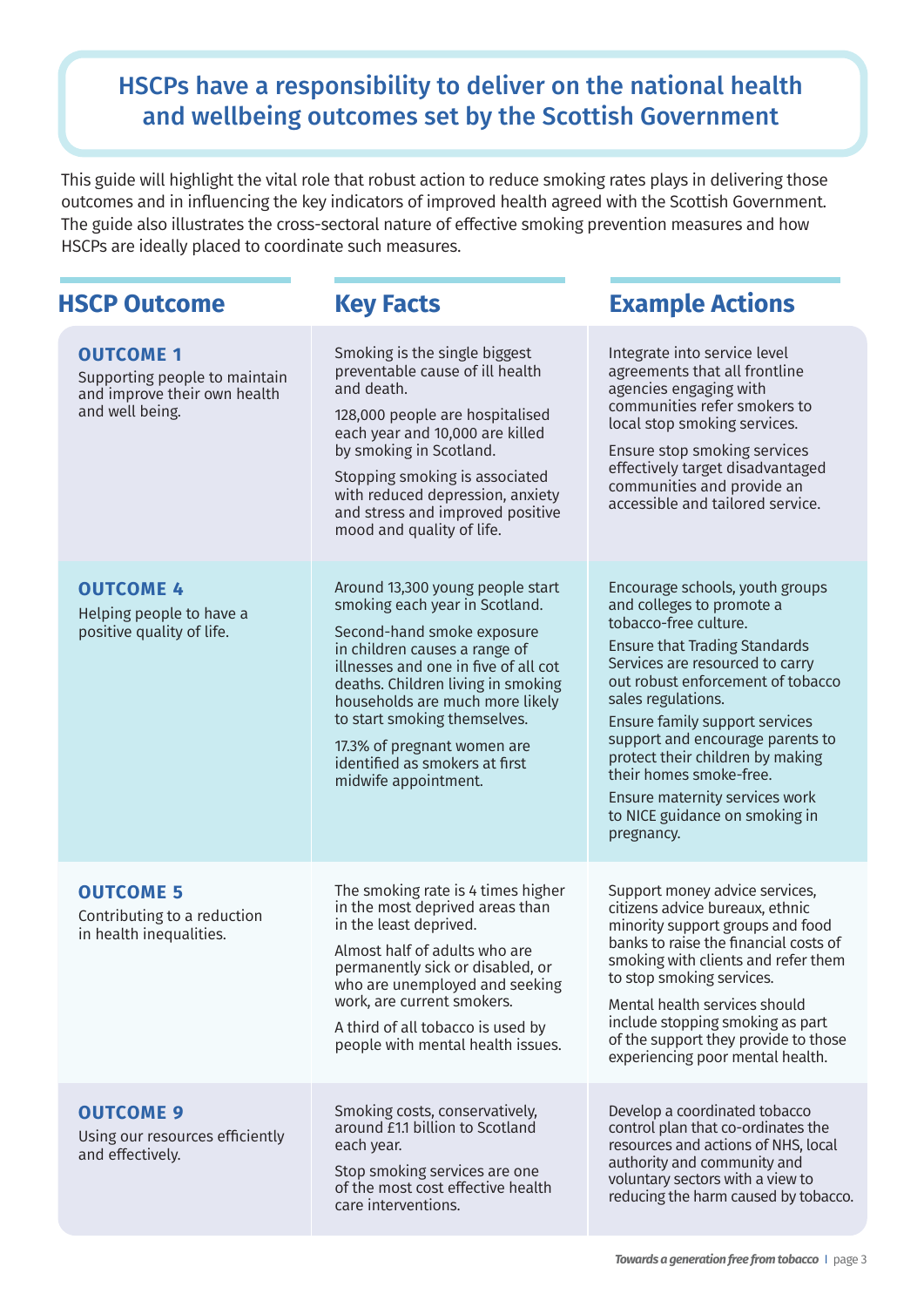## **OUTCOME 1** Supporting people to maintain and improve their own health and wellbeing

#### **Helping people to stop smoking will support people to maintain and improve their health.**

Smoking is the biggest preventable cause of ill-health in Scotland today.

Despite much progress in reducing smoking rates, almost 1 million people in Scotland today greatly increase their risk of cancer, heart disease, stroke dementia and diabetes by smoking.

Between a half to two thirds of smokers who do not manage to quit will be killed by their addiction, smoking is implicated in around 1 in 5 deaths in Scotland: that is around 10,000 deaths and 128,000 hospital admissions each year.

Smoking is currently a bigger contributor to ill health and death than alcohol, suicide, car accidents, murder, drugs and HIV/AIDS combined. Amongst the 35 – 69 age group an average of 22 years of life are lost for every smoking related death. Smokers under the age of 40 have a five times greater risk of a heart attack than non-smokers. Smoking causes around 80% of deaths from lung cancer, around 80% of deaths from bronchitis and emphysema, and about 14% of deaths from heart disease. More than one quarter of all cancer deaths can be attributed to smoking. A heavy smoker increases their risk of developing dementia by up to 70%.

Most smokers say that they want to quit, and those who do so increasingly reduce their level of risk to a range of diseases. 1 year after quitting, the excess risk from coronary heart disease is half that of a continuing smoker and after 15 years the risk is the same. After ten years the level of risk of dementia returns to that of a non-smoker.

## **Action**>>>

**Any services supporting vulnerable groups will be engaging a community particularly affected by the harm and inequality caused by tobacco use.**

**Raising the issue of smoking through brief interventions, brief advice and signposting to stop smoking services, should be part of the training and role of all those who support people in poor health or experiencing difficult circumstances.**

The Health Promoting Health Service places a duty on NHS staff to take opportunities to proactively raise health promotion messages with the people they work with.

The health and financial benefits of stopping smoking are such that a range of other professionals should also use every opportunity to support smokers to take a positive step should they be ready to do so.

Contracts, service level agreements and organisational mission statements which seek to enhance well-being should include specific reference to supporting those smokers who wish to quit, making this an inherent part of the service provided.

### **Professionals should:**

- **>** ask people who smoke how interested they are in quitting
- **>** if they want to stop, refer them to an intensive support service such as NHS Stop Smoking Services.

In addition, a range of agencies across health and social care should offer advice and support on how to stop smoking.

- **>** NHS (stop smoking services, doctors, dentists, psychiatrists, pharmacists and allied health care professionals)
- **>** social care providers
- **>** elderly care providers
- **>** drug and alcohol services
- **>** voluntary sector providers of care to patients and vulnerable groups.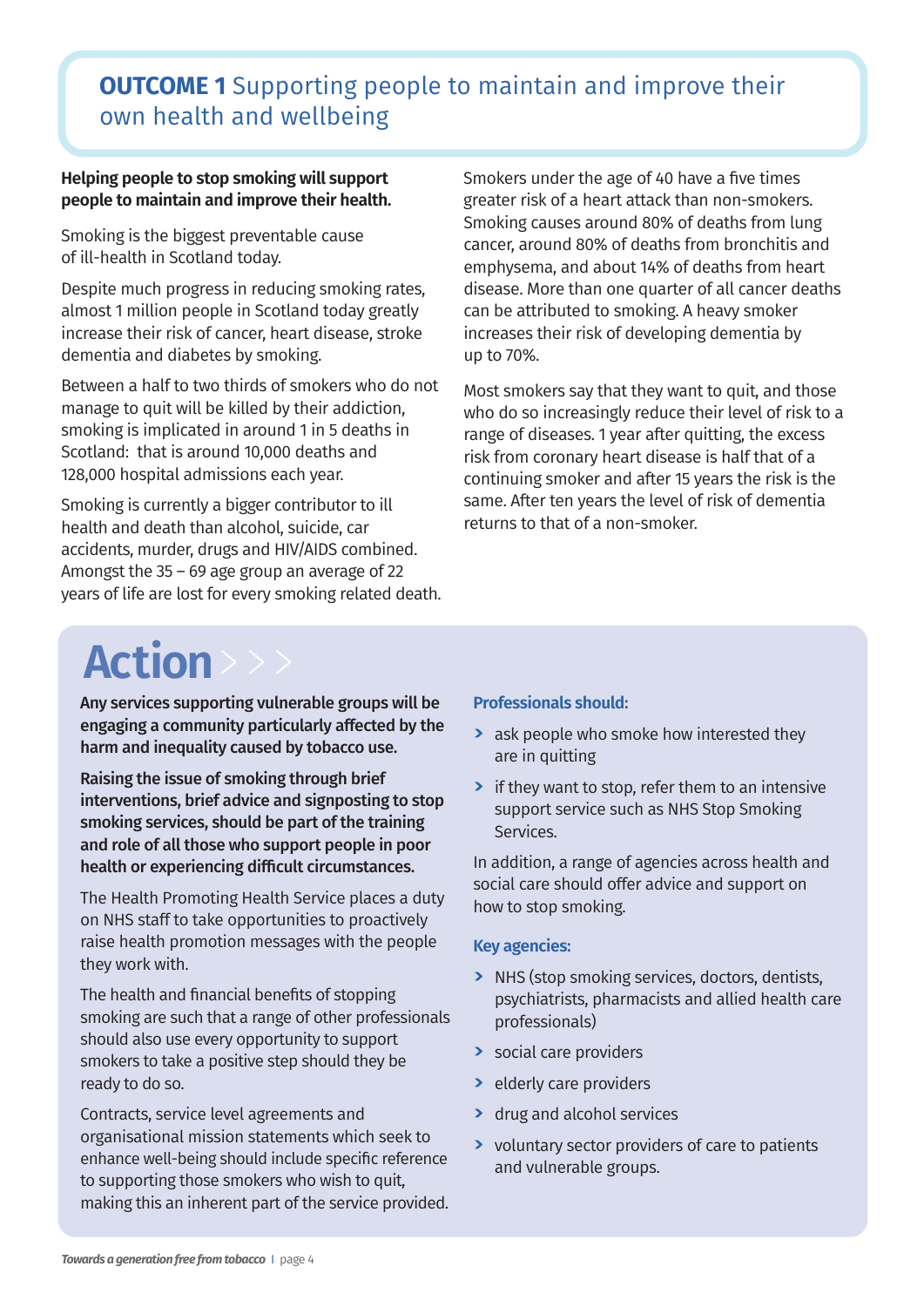## **OUTCOME 4** Helping people to have a positive quality of life

#### **Action to reduce smoking will help people have a positive quality of life.**

Prevention of smoking uptake and of exposure to second-hand smoke is a vital part of maintaining quality of life in every age group. Living with a smoker increases a non-smoker's chances of developing lung cancer by 20 – 30% .

Second-hand smoke immediately affects the heart, blood vessels, and blood circulation in a harmful way and over time can cause heart disease, strokes, and heart attacks.

Second-hand smoke exposure particularly affects children. It is estimated that second-hand smoke exposure in UK children each year causes over 20,000 cases of lower respiratory tract infection, 120,000 cases of middle ear disease, at least 22,000 new cases of wheeze and asthma, 200 cases of bacterial meningitis, and 40 sudden infant deaths – one in five of all cot deaths.

29% of Scots women in the most deprived SIMD quintile are current smokers at booking, exposing babies to greater risk of abnormality, premature birth and miscarriage (2015 provisional figure).

After Scotland banned smoking in public places there was a reduction in the rate of child asthma admissions of 18% per year compared to an increase of 5% per year in the years preceding it and a 17% reduction in heart attack admissions to nine Scottish hospitals. This compares with an annual reduction in Scottish admissions for heart attack of 3 per cent per year in the decade before the ban.

Children and adults are still being exposed to tobacco smoke and young people are still being recruited into smoking so further action is required.

In 2013 –14 smokers materials and matches were the main source of ignition in 58 per cent of accidental dwelling fire fatalities. Domestic fires pose one of the greatest risks to children. Children playing with matches and lighters frequently start house fires.

## **Action**>>>

### **Every life stage should be provided with information tailored to their needs that supports healthy lifestyle choices and easy access to stop smoking advice and support.**

Changing culture to reduce second-hand smoke exposure, reducing support for under 18's smoking by adults and reducing child exposure to tobacco imagery is essential.

Local health boards, local authorities, voluntary sector support agencies, day care, schools, colleges and youth projects should endorse Scotland's Tobacco-free Charter, promote tobacco-free culture, set goals to reduce child exposure to SHS and reduce the visibility of smoking.

Educational resources through a local smoke-free homes initiative should be available to encourage the creation of smoke-free homes.

In particular vulnerable children and young adults in care should be provided with tobacco-free environments by carers who are role models for healthy living.

Preventing the initiation into smoking by around 13,300 young Scots each year requires a cross-sectoral initiative involving education services, enforcement services and community organisations.

There should be robust enforcement of laws on tobacco sales, Challenge 25 measures on age restricted products and measures against illicit tobacco.

Community education initiatives are required to decrease the social supply of tobacco to children including proxy-sales through retail outlets.

Partnership working between the health service and fire and rescue services should target fire safety and exposure to SHS.

- **>** NHS Health Improvement
- **>** Children and Family Services
- **>** Education Services (nursery to college)
- **>** Home Start and related community and voluntary sector organisations
- **>** Fire and Rescue.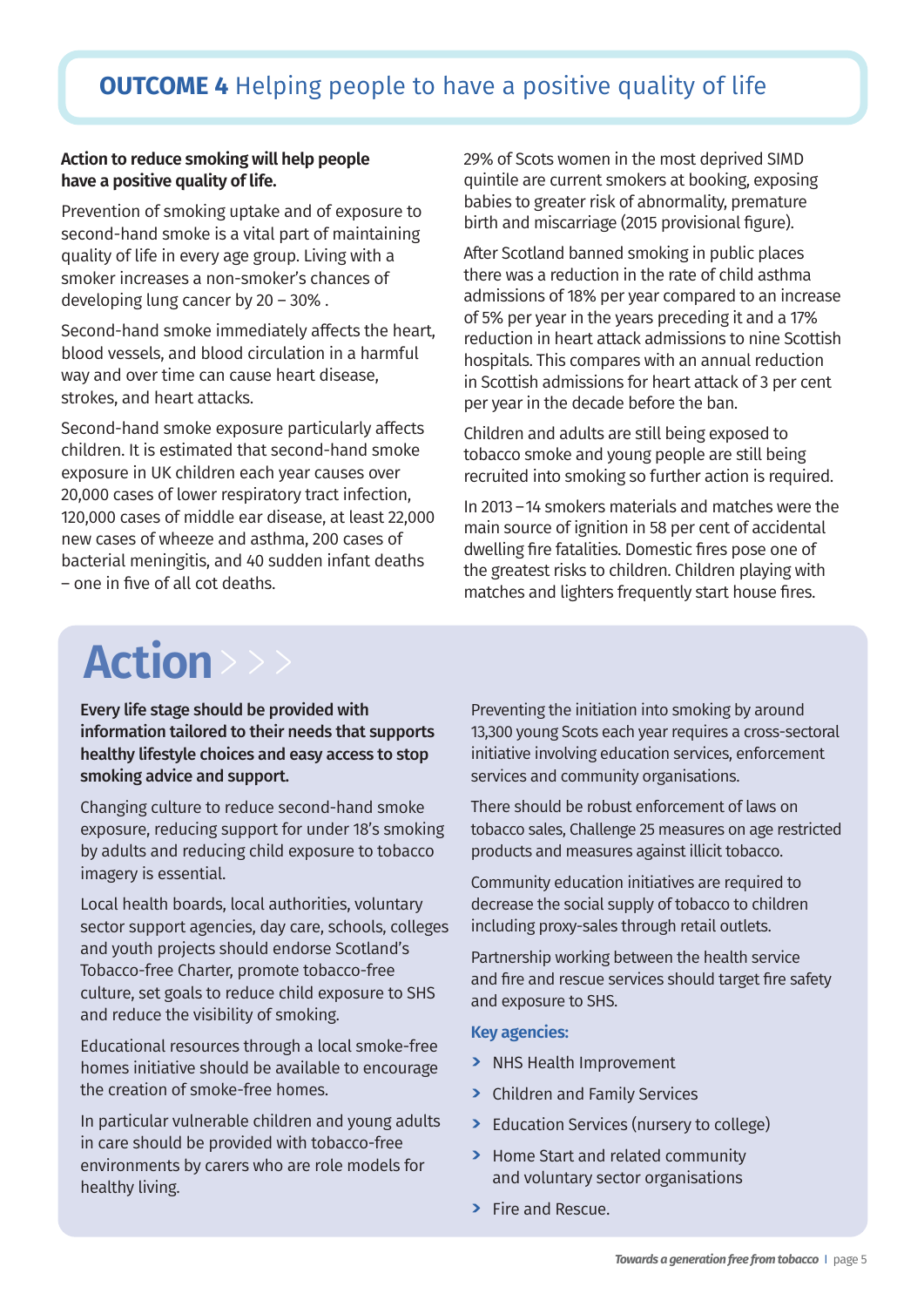## **OUTCOME 5** Contributing to a reduction in health inequalities

#### **Action to reduce smoking contributes to a reduction in health inequality.**

Tobacco control is central to any strategy to tackle health inequalities as smoking accounts for approximately half the difference in life expectancy between the lowest and highest income groups.

Smoking is both a cause and an effect of health inequalities:

- **>** incidence of lung cancer is around three times higher in the 20% most deprived areas of Scotland than in the 20% least deprived
- **>** almost half of adults who are permanently sick or disabled (48%) are current smokers
- **>** almost half of adults who are unemployed and seeking work (46%) are current smokers
- **>** people with mental health problems are far more likely to smoke than those in good health, using one third of the tobacco smoked in the UK

Reducing smoking prevalence in deprived areas will reduce both health inequality and income inequality leading to a quality of life improvement for smokers and their families.

Smoking is the most important preventable cause of ill-health and premature death in Scotland, with smoking accounting for between half and two thirds of deaths. However, 34% of adults in the 15% most deprived areas of Scotland smoke, compared to 18% of those in the rest of Scotland.

A low-income family earning £18,400 a year, where both parents smoke 20 cigarettes a day, will spend a quarter of their entire income on tobacco or around £4,600 a year.

If the smoking rate in the 20% most deprived areas of Scotland fell just 1% (from 34% to 33%) Scotland's poorest communities would save £12.5 million a year.

# **Action**>>>

### **Resource allocation needs to take account of the uneven prevalence of smoking across different societal groups.**

Provide a Smoking Cessation Service flexible to the individual needs of clients and particularly targeted at those living in difficult circumstances.

Issue guidance to mental health services that smoking should not be sanctioned, but addressed as part of the problems affecting clients.

Ensure that financial support services raise the issue of smoking with clients and direct them to stop smoking services. Credit Unions may wish to offer a Cashtray account to channel savings from tobacco to family finance.

An educational initiative is required to communicate the vital role that stop smoking plays in reducing inequality.

Groups with higher smoking prevalence rates should be offered stop smoking support through referral by support agencies targeting:

- **>** long-term unemployed
- **>** those in receipt of benefits
- **>** those experiencing poor mental health
- **>** looked after children and young people
- **>** the LGBT community
- **>** those not in education or training
- **>** minority ethnic groups with higher prevalence
- **>** alcohol and drug users
- **>** prisoners.

- **>** stop smoking services
- **>** debt advisory services
- **>** anti-poverty agencies
- **>** Social Security
- **>** Social Services
- **>** Children and Family Services
- **>** Scottish Prison Service.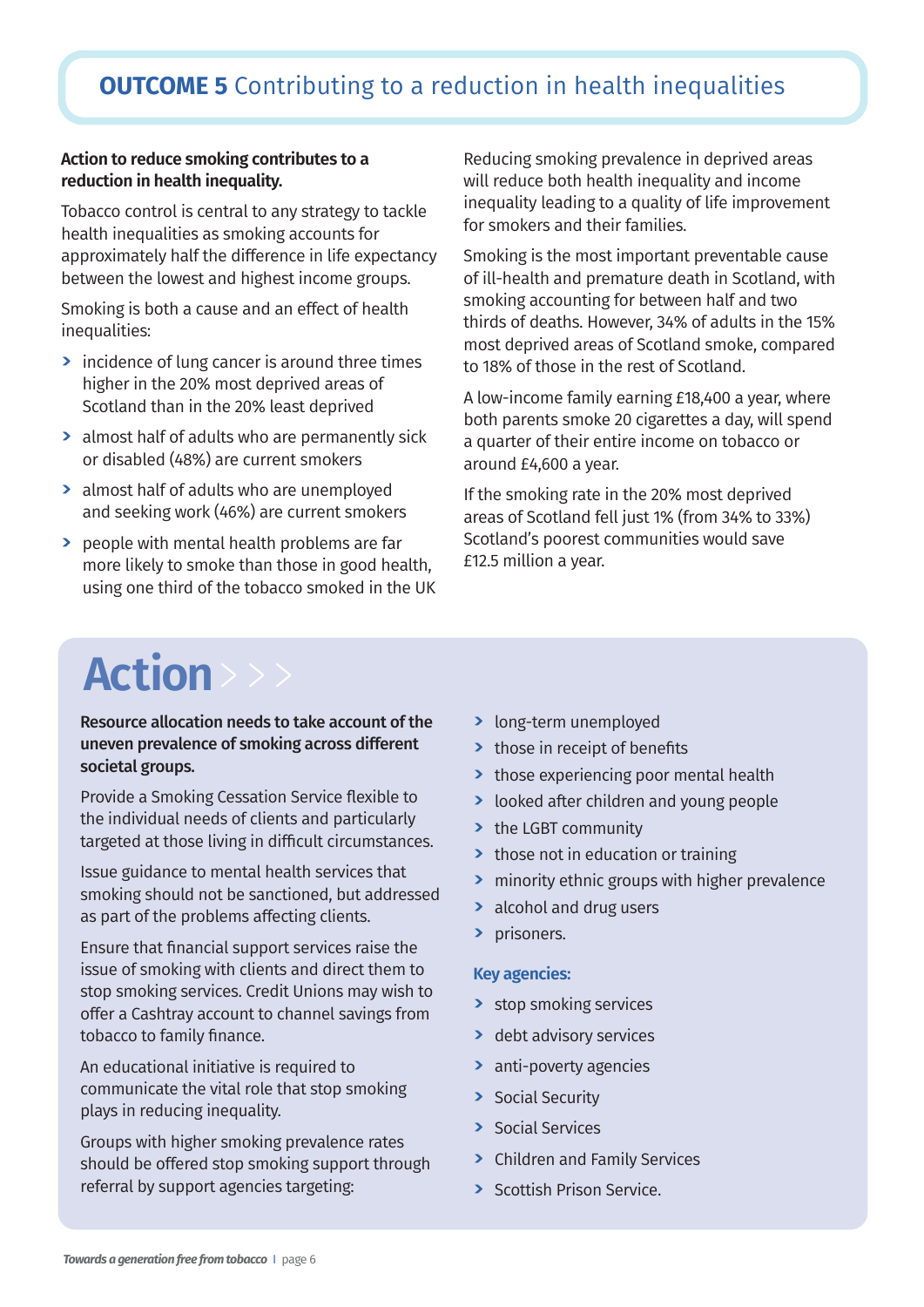## **OUTCOME 9** Using our resources

#### **Action to reduce smoking contributes to the effective use ofresources across society.**

Valued workers who happen to be smokers are more likely to be off work or retire early due to ill-health than non-smokers. Productivity among former smokers increases over time toward values seen among never smokers. All workplaces therefore benefit from increasing non-smoking within the workforce.

For patients in need of medical treatment there is strong evidence that smokers who undergo surgery have a higher risk of lung and heart complications, have higher risk of post-operative infection, impaired wound healing, are more likely to be admitted to an intensive care unit, have an increased risk of dying in hospital, are at higher risk of readmission and remain in hospital longer.

Reducing smoking prevalence will have a long-term cost benefit to the NHS, local authorities and the whole of society (in 2009):

- **>** treating smoking attributable disease in the NHS cost £271 million
- **>** productivity losses due to excess absenteeism, smoking breaks and lost output due to premature death cost £692 million
- **>** premature deaths due to second-hand smoke exposure in the home cost £60 million in lost productivity
- **>** clearing smoking-related litter from the streets costs £34 million
- **>** fires caused by smoking in commercial properties cost £12 million.

Smoking costs, conservatively, around £1.1 billion to Scotland each year.

# **Action**>>>

**Develop a coordinated tobacco control plan that co-ordinates the resources and actions of NHS, local authority and community and voluntary sectors with a view to reducing the harm caused by tobacco.**

Smoking cessation with counselling and drugs is one of the most cost-effective interventions in medicine for reducing ill health and prolonging life.

The more intensive the intervention, the more cost-effective it is. A directory of healthcare programmes which ranked the cost-effectiveness of interventions in relation to quality-adjusted life years gained showed that giving up smoking following the advice of a general practitioner was ranked third in a list of 21 medical and surgical interventions aimed at preventing or treating diseases.

There should be clear strategy of providing support to quit before operations and upon admission to hospital.

Smokers stopping before surgical and medical interventions and pregnancies should be monitored and provided with support to avoid relapse.

Employers should be encouraged to participate in the Healthy Working Lives Award programme which in addition to reducing the prevalence of smoking

will reduce absence due to smoking related illness and improve the wellbeing of the work force.

The Scottish Fire and Rescue Service working in partnership with other agencies should continue to educate the public on the danger of smoking related fires.

Success in reducing smoking prevalence and falls in smoking related illness and accidents should be monitored and celebrated to maintain motivation.

- **>** NHS: Stop Smoking Services, Doctors, Dentists, Psychiatrists, Pharmacists and Allied Health Care Professionals, NHS Health Improvement)
- **>** Voluntary sector providers of care to patients and vulnerable groups:
	- > social care providers, elderly care providers,
	- > patient support groups
- **>** The Health and Social Care Alliance.